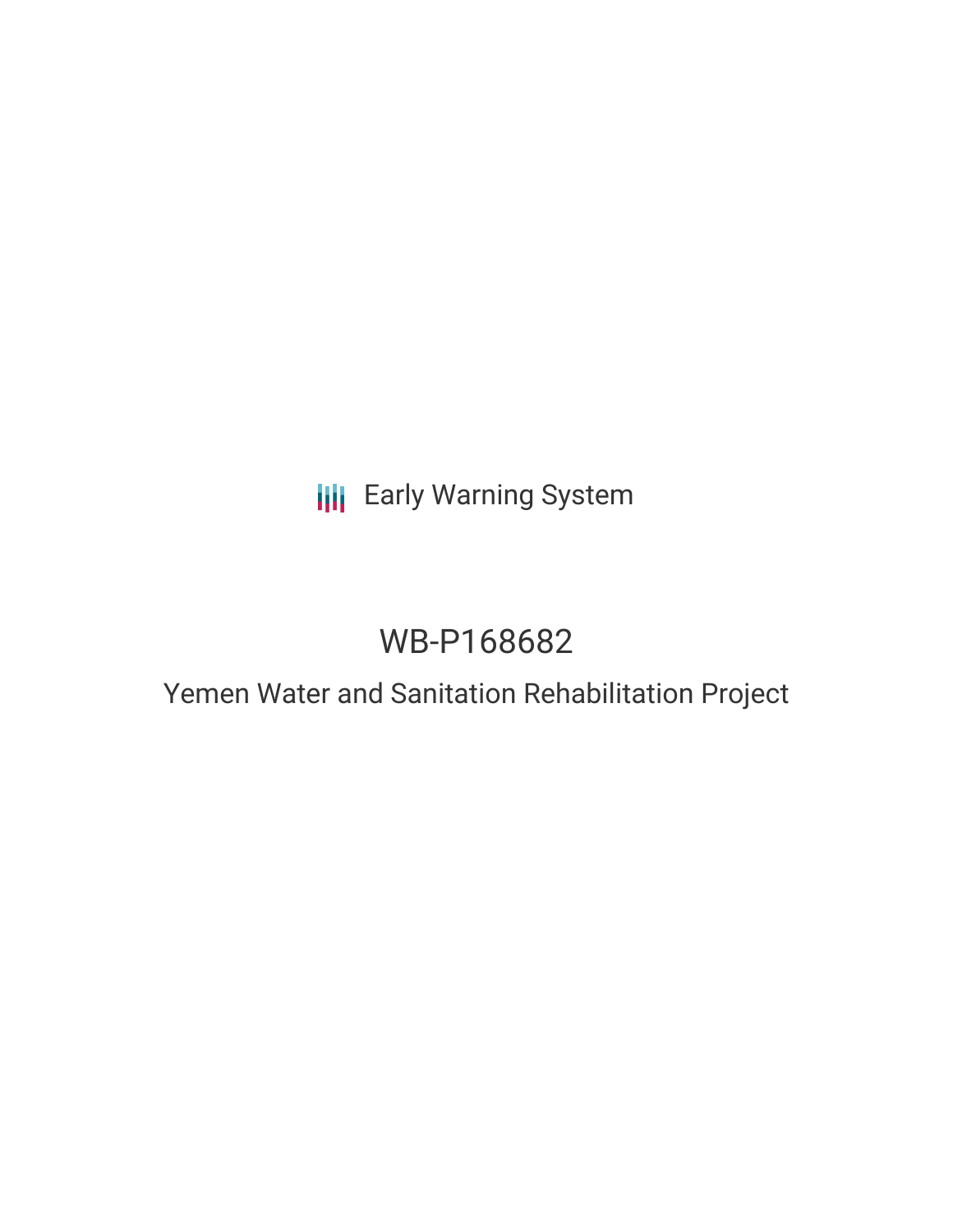

#### **Quick Facts**

| <b>Countries</b>               | Yemen                                              |
|--------------------------------|----------------------------------------------------|
| <b>Financial Institutions</b>  | World Bank (WB)                                    |
| <b>Status</b>                  | Canceled                                           |
| <b>Bank Risk Rating</b>        | A                                                  |
| <b>Voting Date</b>             | 2020-09-30                                         |
| <b>Borrower</b>                | United Nations Office for Project Services (UNOPS) |
| <b>Sectors</b>                 | Water and Sanitation                               |
| <b>Investment Type(s)</b>      | Grant                                              |
| <b>Investment Amount (USD)</b> | \$75.00 million                                    |
| <b>Project Cost (USD)</b>      | \$75,00 million                                    |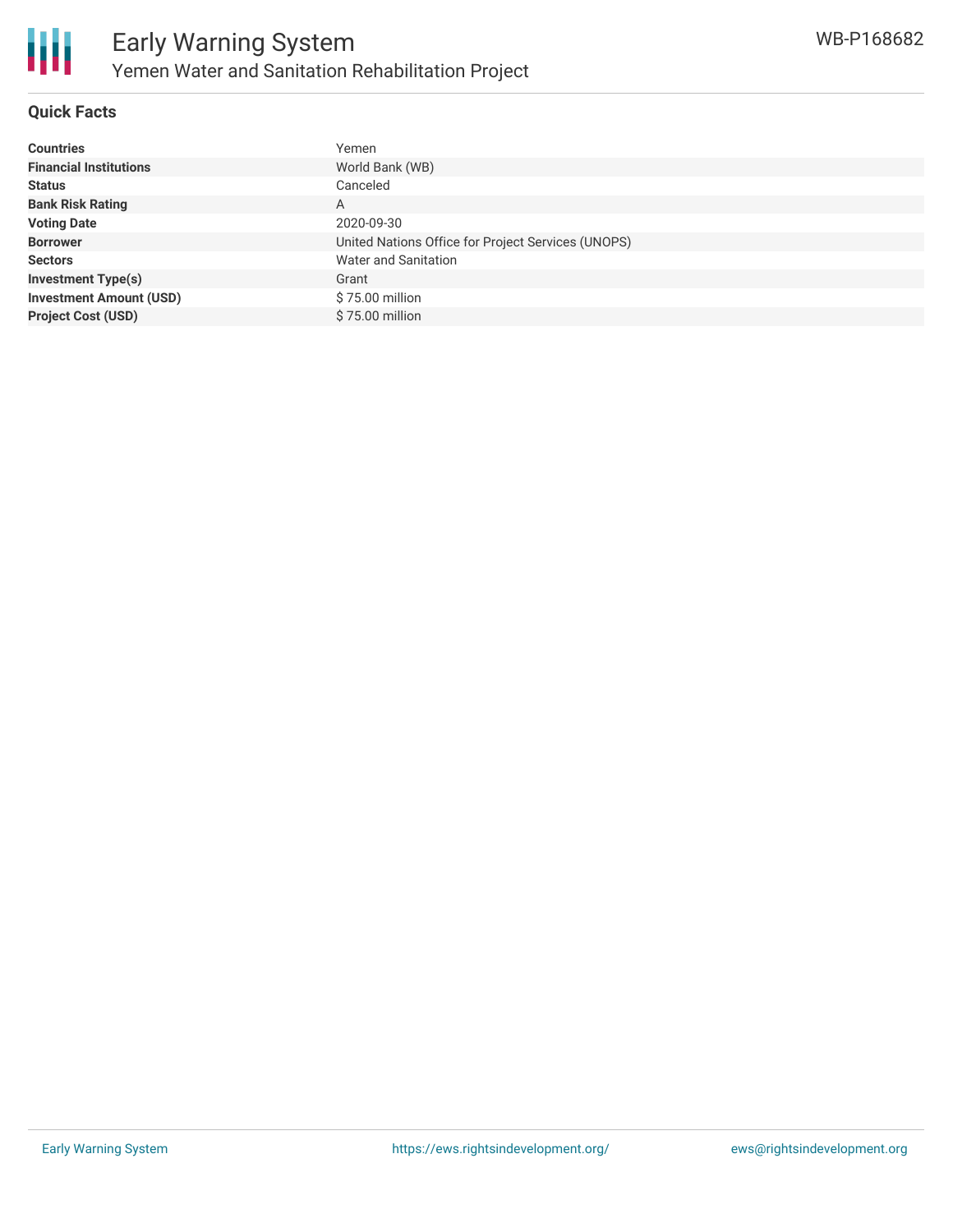

#### **Project Description**

According to bank documents, the proposed prroject objective is to restore and rehabilitate WSS services for people in selected cities across Yemen while rebuilding basic capacity of key sector institutions to stem the decline of services.

The project has four components:

- 1. Improving WSS services (US\$ 55.0 million); This is the core component of the project, given the urgency to restore access to WSS series. It will be divided into the following two sub-components:
	- i. Sub-component 1.1. Restoring Access and Improving Quality to WSS Services in Urban Areas (US\$ 48 million). This sub-component will focus on restoring access to safe drinking water and sanitation services in selected 4-5 urban centers throughout the country by investing in related assets (i.e. rehabilitation and reconstruction of water and sanitation networks, water treatment plants (WTPs), wastewater treatment plants (WWTPs), wells, pumping stations, etc.) to improve service provision through both public and private providers.
	- ii. Sub-component 1.2. Emergency Support for WASH Interventions in Response to COVID-19 Pandemic (US\$7.0 million). This sub-component will support operation and maintenance capacity of selected LCs at key urban cities and marginalized communities to improve water, sanitary and hygiene practices by providing basic spare parts, equipment and necessary supplies for water and wastewater system (e.g. fittings, water meters, pipes, submersible pumps).
- 2. Institutional Capacity Building (US\$ 7.0 million). The protracted armed conflict is significantly impacting water and sanitation institutions at the national and local levels. Service provisions has deteriorated and almost stopped at the early stage of the ongoing conflict in 2015.
- 3. Project Management (US\$ 13 million). This component provides support to the implementing agency (UNOPS), key national and local institutions ( UWPMU, Public Work Project – PWP-, LCs, NWRA's Branches, water research centers etc) , which will be working or contracted by UNOPS to help implement certain parts of the project's activities as part of strengthening their institutional capacity in order to take over the implementation by end of the project.

The World Bank has classified this project as having Substantial environmental and social risks.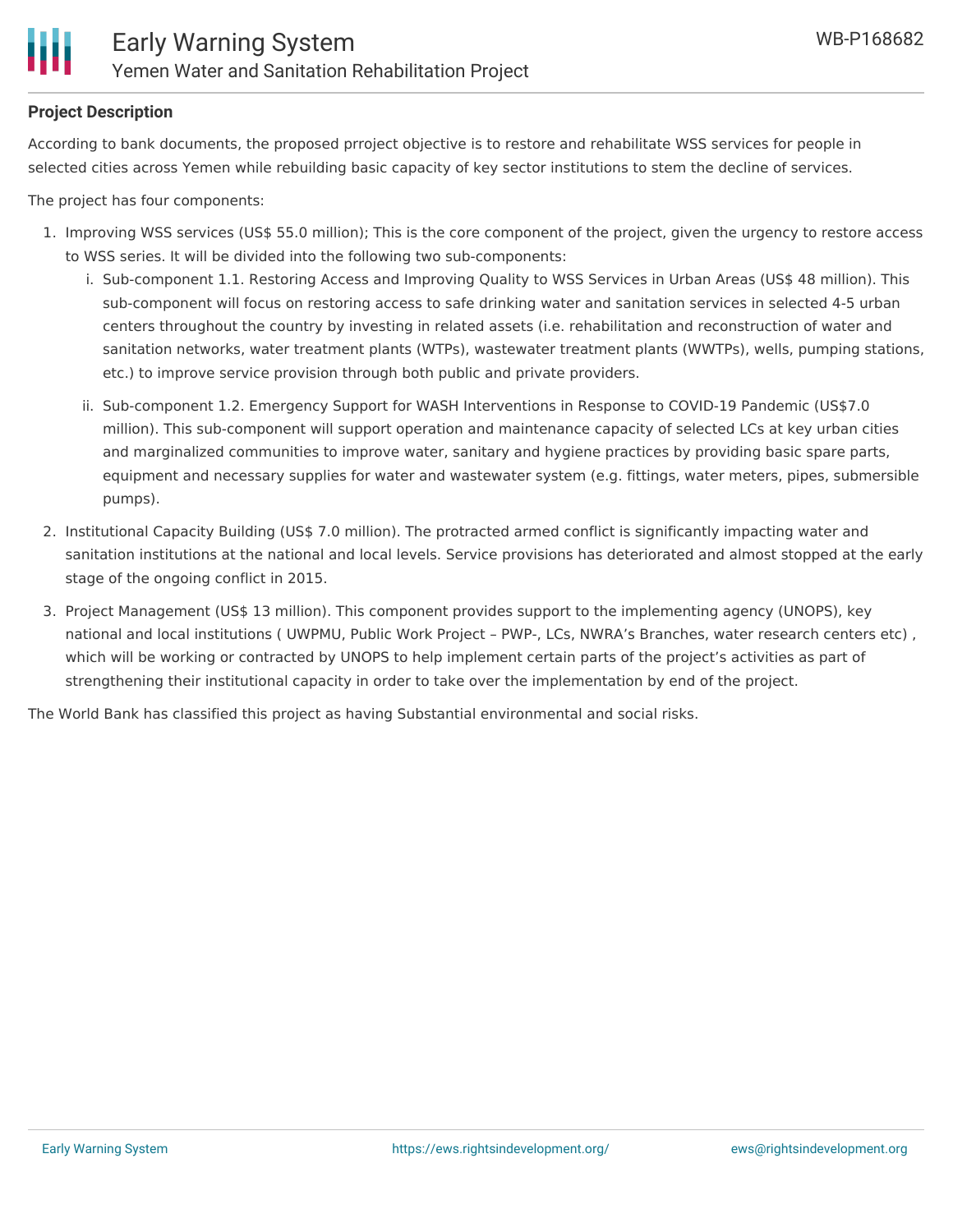

### Early Warning System Yemen Water and Sanitation Rehabilitation Project

#### **Investment Description**

World Bank (WB)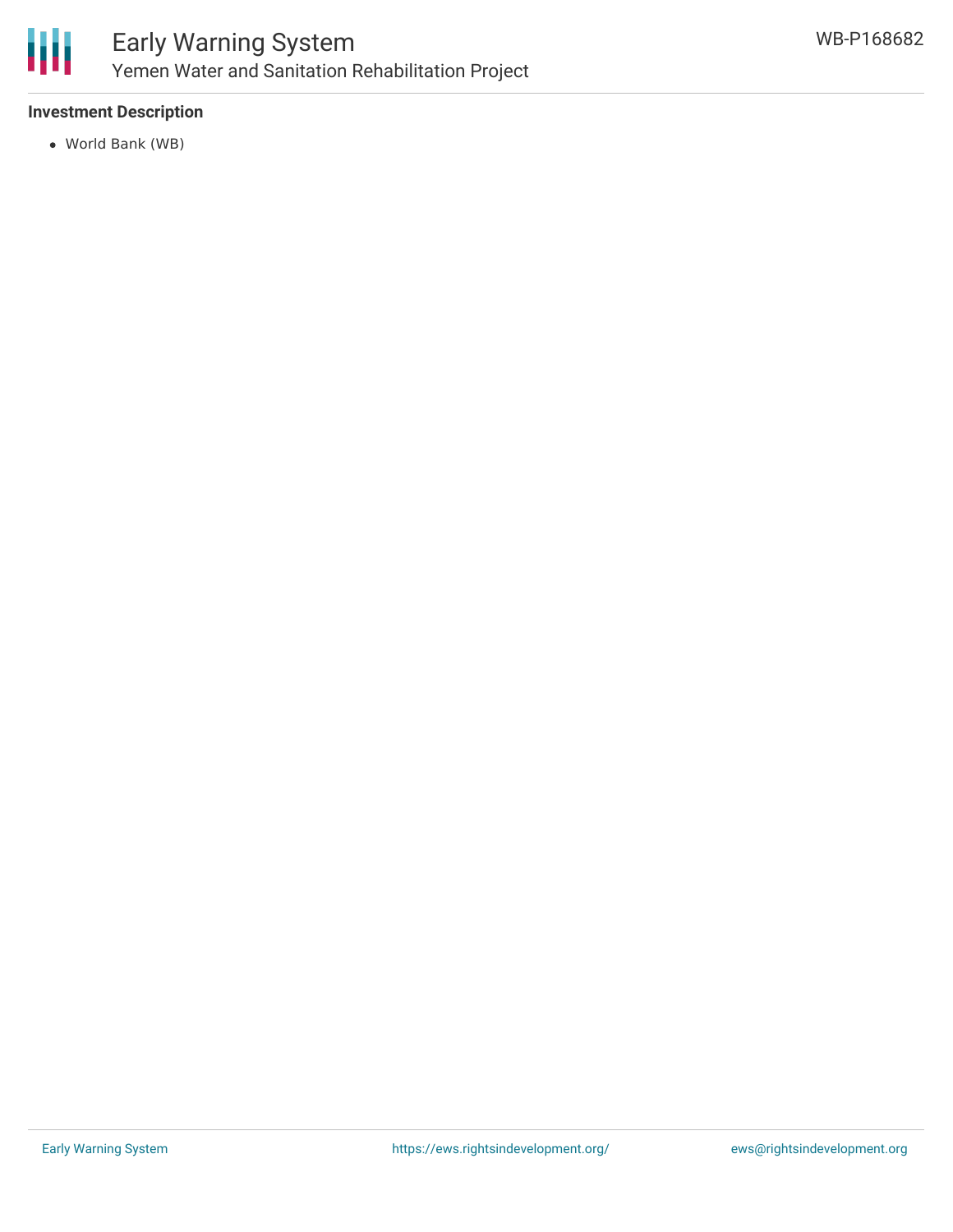

#### **Contact Information**

#### **World Bank:**

Naif Mohammed Abu-Lohom, Iyad Rammal, Rajesh Balasubramanian Sr Water Resources Mgmt. Spec.

#### **Borrower:**

United Nations Office for Project Services (UNOPS) Bana Kaloti Director, Middle East Region [banak@unops.org](mailto:banak@unops.org)

#### **Implementing Agency:**

United Nations Office for Project Services (UNOPS) Bana Kaloti Director, Middle East Region [banak@unops.org](mailto:banak@unops.org)

#### **ACCOUNTABILITY MECHANISM OF WORLD BANK**

The World Bank Inspection Panel is the independent complaint mechanism and fact-finding body for people who believe they are likely to be, or have been, adversely affected by a World Bank-financed project. If you submit a complaint to the Inspection Panel, they may investigate to assess whether the World Bank is following its own policies and procedures for preventing harm to people or the environment. You can contact the Inspection Panel or submit a complaint by emailing ipanel@worldbank.org. You can learn more about the Inspection Panel and how to file a complaint at: https://www.inspectionpanel.org.